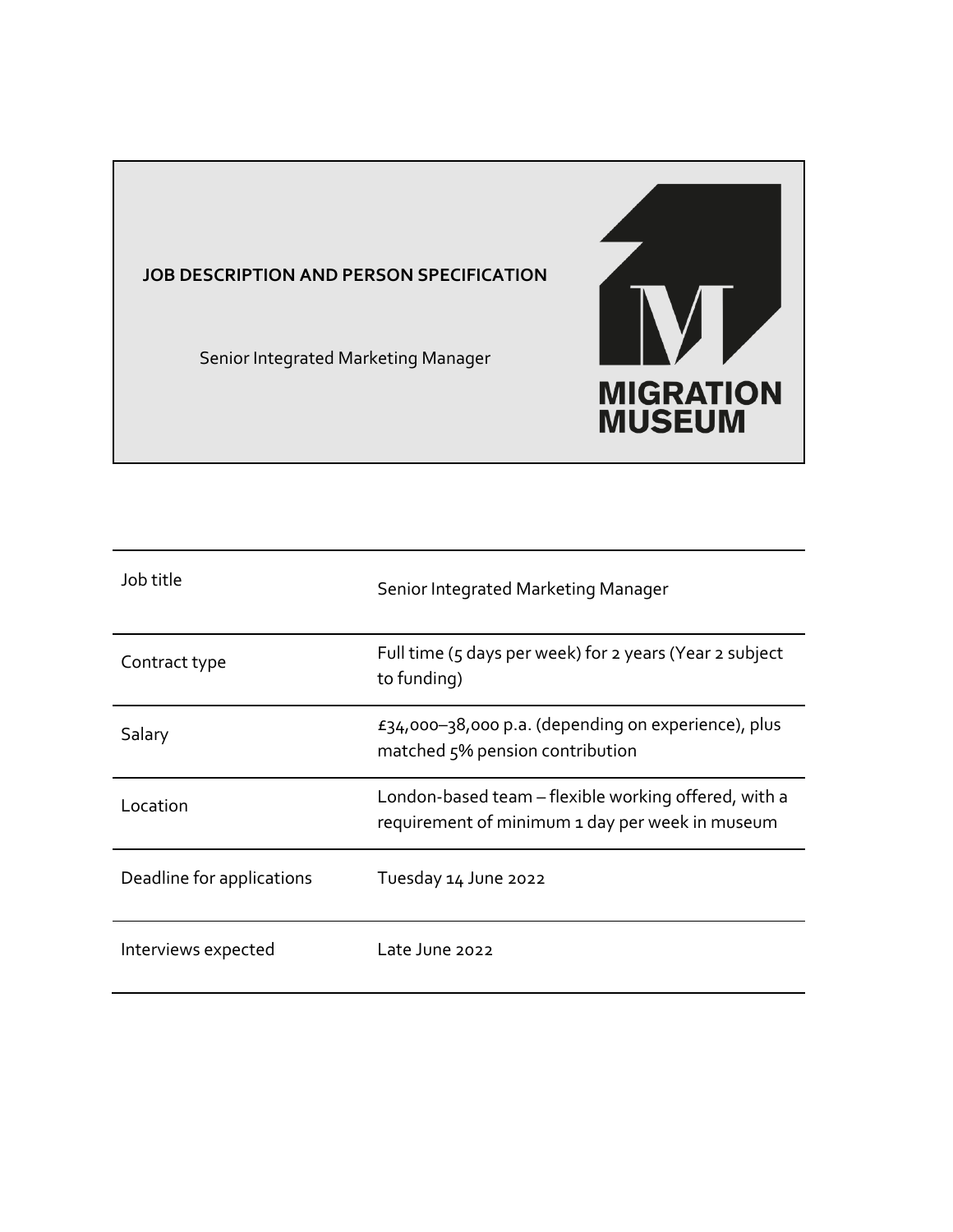## **BACKGROUND**

The Migration Museum (www.migrationmuseum.org) produces inspiring exhibitions, events, education, community and public engagement programmes to shine a light on the many ways that migration to and from Britain across the ages has shaped who we are.

We have been based in the heart of Lewisham Shopping Centre in south-east London since February 2020, where we have welcomed over 50,000 visitors despite intermittent closures due to the pandemic.

Over the past two years, we have significantly raised our profile, most notably through:

- Football Moves People an OOH, social and IRL public engagement campaign around the men's Euros in summer 2021, with an organic reach of over 4m.
- *Heart of the Nation: Migration and the Making of the NHS* our first major digital exhibition conceived, designed and delivered in 2020, achieving critical acclaim and media coverage.
- *Departures*, an immersive exhibition and podcast series exploring 400 years of emigration from Britain from the Mayflower to the present day.
- Migration Network a knowledge-sharing network to facilitate dialogue about working on migration themes, supported by a range of partners including COMPAS (University of Oxford), Museums Association, National Museums Liverpool and the National Trust.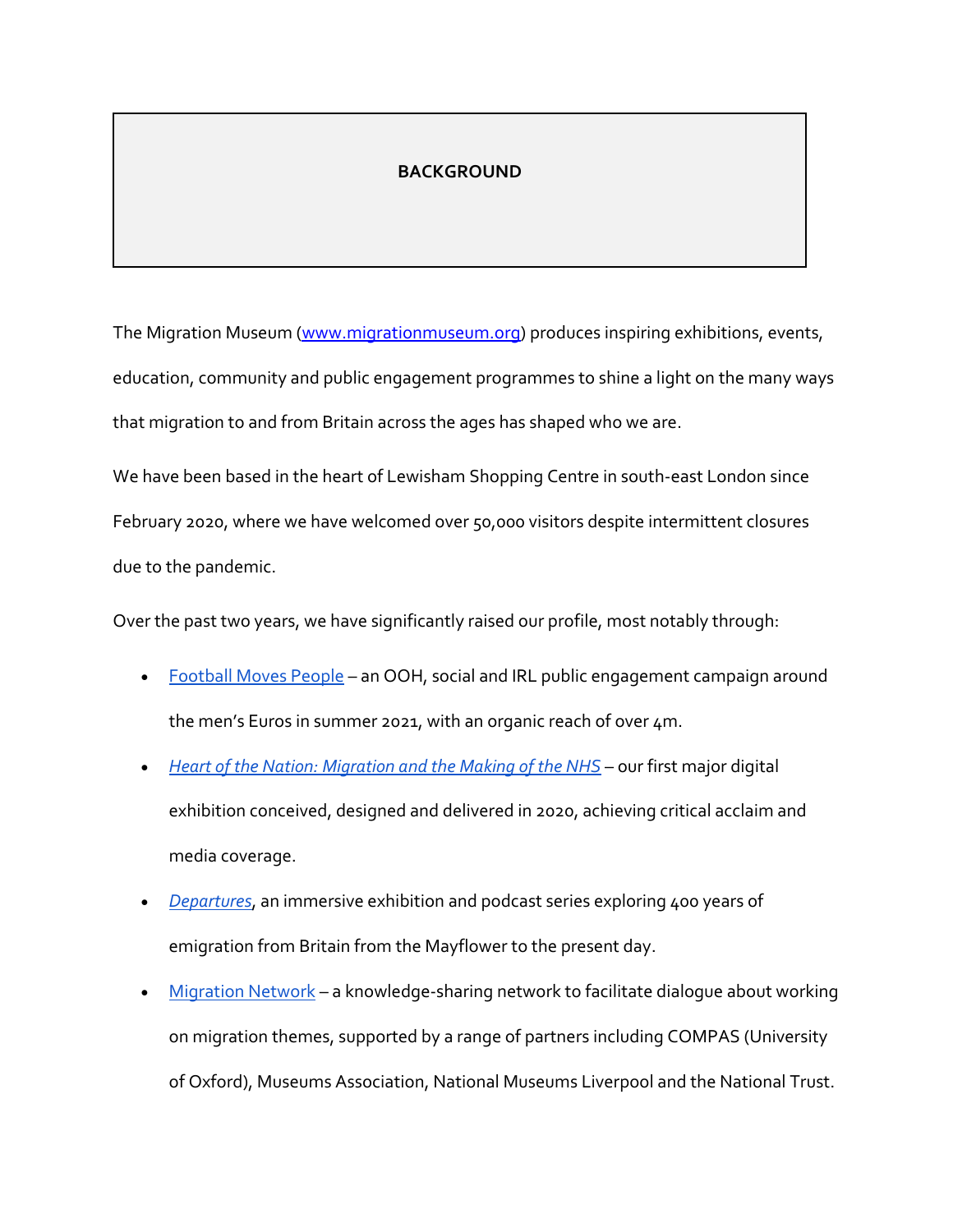• Education – expanding the reach of our education programme, for example through consultation on the new Migration GCSE History topic by the UK's biggest exam board Pearson Edexcel.

In April 2022, we opened our latest exhibition *Taking Care of Business: Migrant Entrepreneurs and the Making of Britain* and our Migrant Makers Market, a concept store and makerspace championing products made by migrant-owned businesses and hosting regular maker-led workshops. A *Taking Care of Business* microsite designed to integrate with the physical exhibition will be launched summer 2022.

We will be based in our current home in Lewisham until at least the end of 2023. During this time, we will continue to test ideas, gather feedback and deepen engagement while also continuing to grow our profile and engagement via digital and social campaigns and content. All of these activities are building towards us securing a permanent Migration Museum for Britain – a landmark, welcoming space for all – allied to spaces for locally relevant migration storytelling across the country.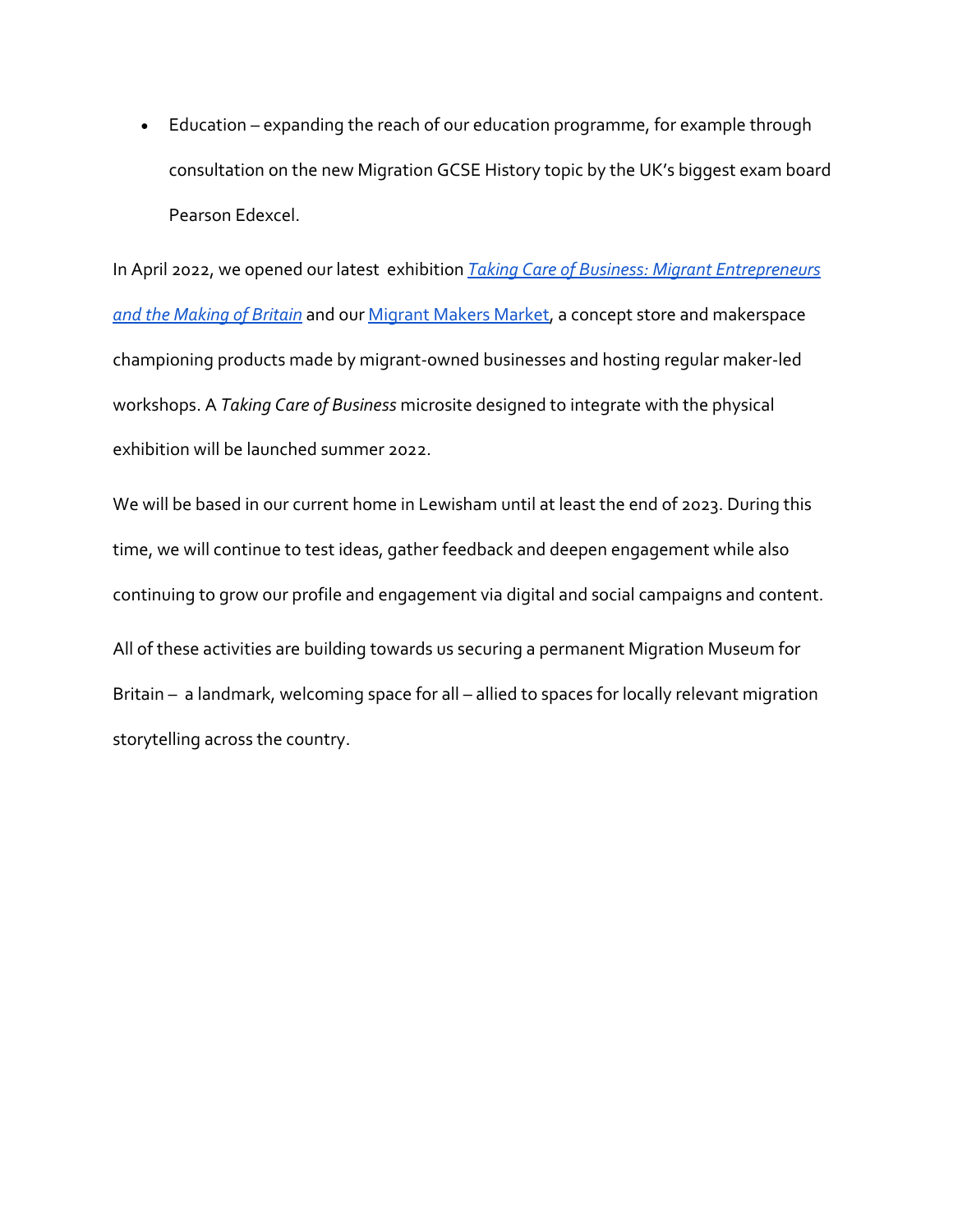#### **PRIMARY JOB PURPOSE**

The Migration Museum has grown significantly in stature and following over the past few years.

We are now seeking a Senior Integrated Marketing Manager to develop the Migration Museum brand and campaigns strategy, and lead on the development and delivery of an integrated marketing strategy which can play a central role in enabling us to realise our ambitious plans and lead the Migration Museum into this exciting next phase.

The Migration Museum has a notably different audience and approach to many other UK heritage and cultural institutions. We are a museum that is both hyper local and nationally relevant, engaging audiences that are younger, more ethnically diverse and from a wider range of socio-economic backgrounds than other London or national museums.

At this exciting time, we are seeking to build an integrated marketing strategy to boost visitor numbers, brand awareness and engagement in order to take us to the next phase in the delivery of a permanent Migration Museum for the UK.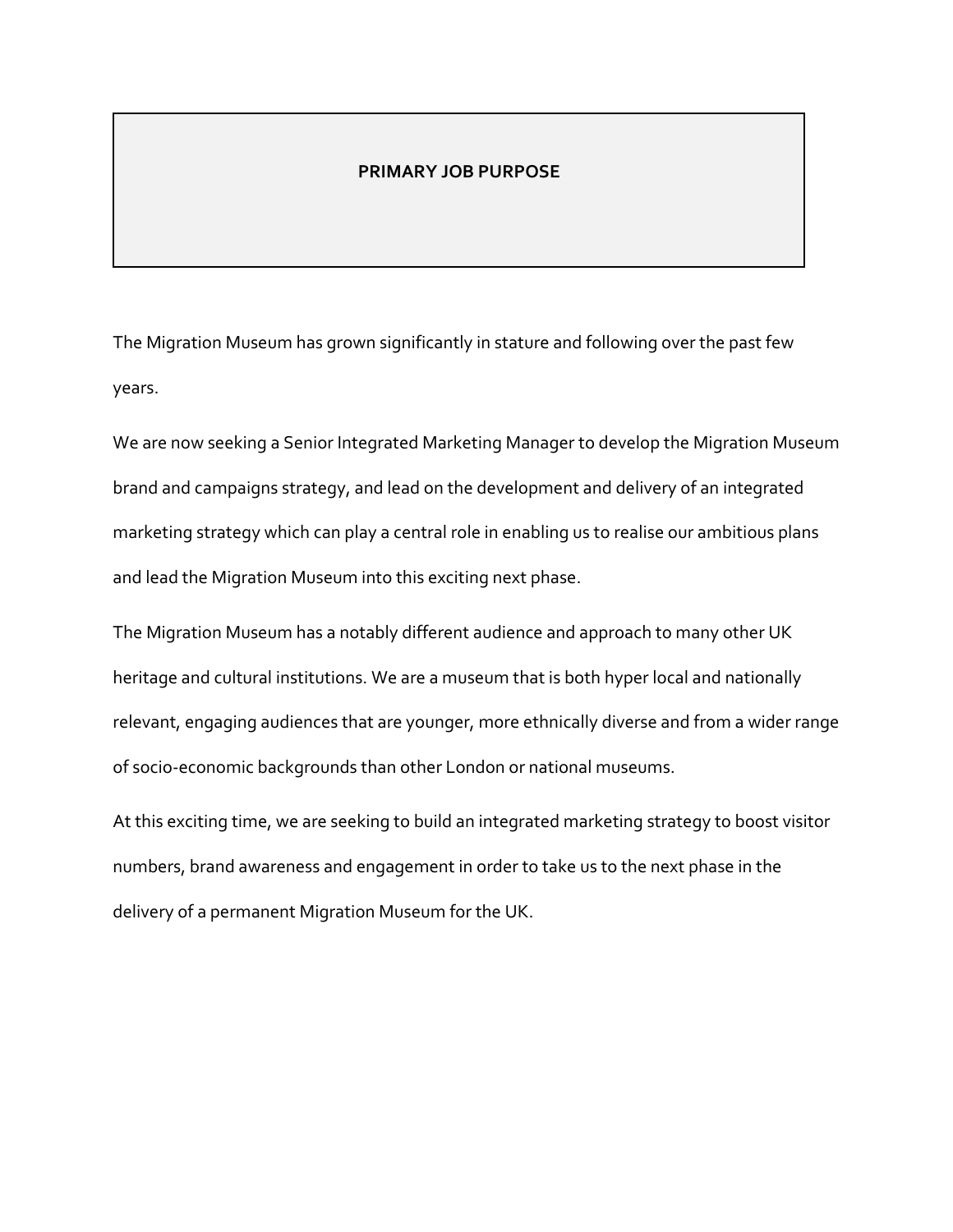#### **KEY RESPONSIBILITIES**

- 1. **Integrated marketing strategy** You will lead the creation of a marketing roadmap and mid to long term fully integrated marketing strategy that is aligned with our theory of change and five-year plan. Identifying key areas for development and expansion, and working with external parties and agencies where necessary to deliver the strategy.
- 2. **Digital marketing management** You will develop the Migration Museum's digital marketing tools, including working with external agencies to oversee a digital brand refresh for the Migration Museum's online presence. You will utilise platforms such as Google Analytics (GA) and other data-driven AB-testing tools.
- 3. **Audience insight and data management** You will use evaluation data to create insight-led marketing campaigns, working with the team to ensure that marketing outputs and campaigns are in line with digital audience data, evaluation responses and IRL visitor experience.
- 4. **Brand awareness and development** You will act as a brand guardian, ensuring consistency across all Migration Museum channels, outputs and partnerships – both visually and with regards to core values and mission. You will work with external partners to review and update Migration Museum brand guidelines.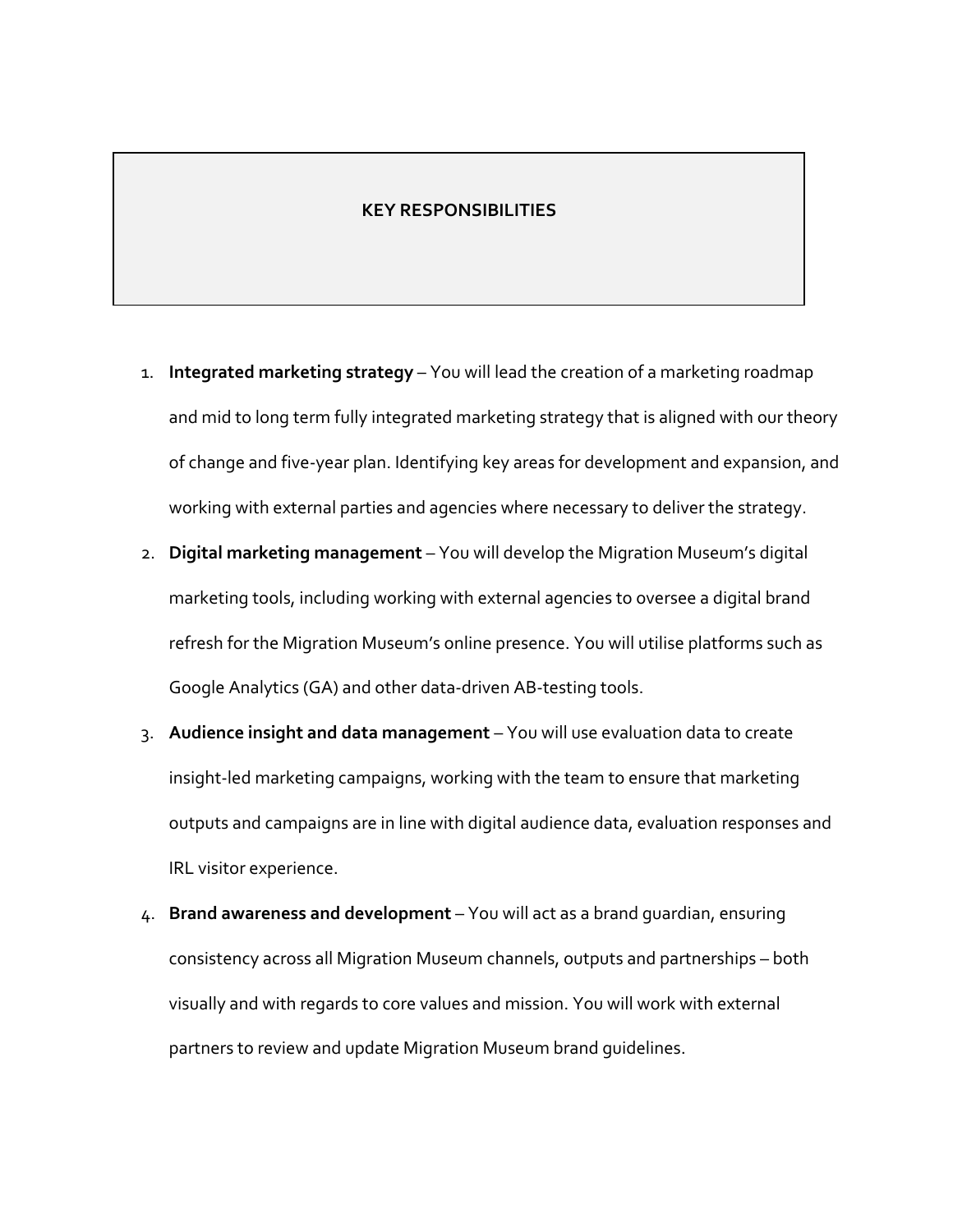# **PERSON SPECIFICATION**

### **Essential**

- Marketing professional with  $5+$  years' experience
- A problem-solver with a willingness to offer creative solutions grounded in your marketing and campaigns experience
- Strong analytical and insight skills, with experience in developing dynamic marketing and communications campaigns which incorporate testing to measure success, adapt and develop
- Broad functional knowledge of marketing and customer relationship management (CRM) systems and experience using technologies such as GA, AB testing and marketing automation tools
- Experience and confidence in using marketing metrics and data to justify decisions and challenge assumptions and opinions
- Experience in turning analysis and learnings into tangible next steps and opportunities that support and grow our offering across the organisation
- Proven ability to craft compelling, accurate marketing copy and messaging for a range of audiences that complements and is in line with organisational branding and tone of voice
- Strong project management skills and an ability to work across multiple teams with conflicting priorities
- Skills and interest in the intersection of physical and digital marketing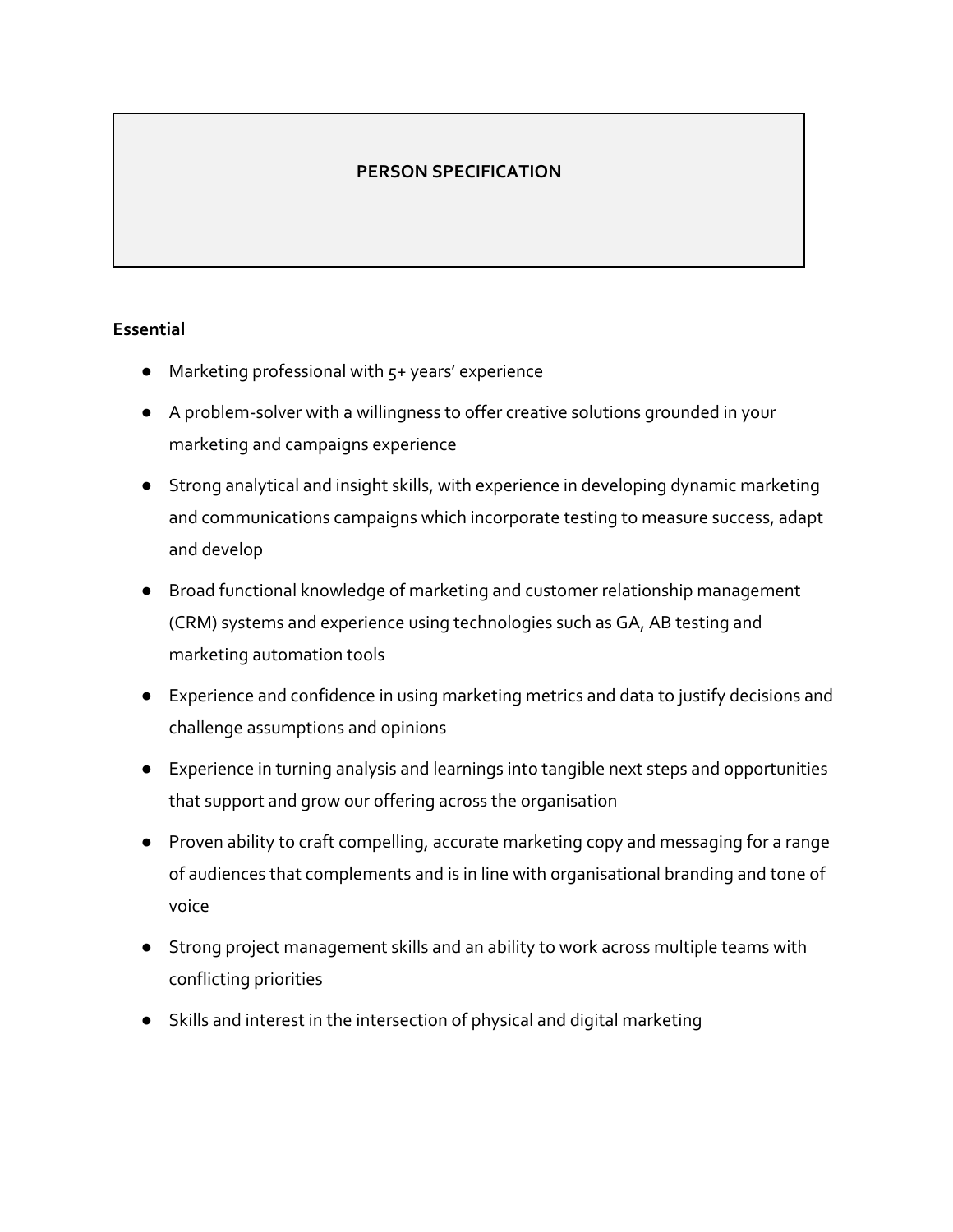## **Desirable**

- Understanding of search engine optimisation (SEO) and pay-per-click (PPC) marketing
- Digital project management experience
- Media planning and buying experience
- Print/physical exhibition or event marketing experience

#### **Behaviour**

- Proactive self-starter
- Willingness to work independently and in dynamic and fast-paced environment
- Hands on and ready to make an impact
- Rigorous attention to detail
- Passionate and driven individual with a commitment to diversity
- An ability to work alongside other team members at the Migration Museum in Lewisham and/or other physical locations in London at least 1-2 days per week. This role may potentially also include some travel outside of London